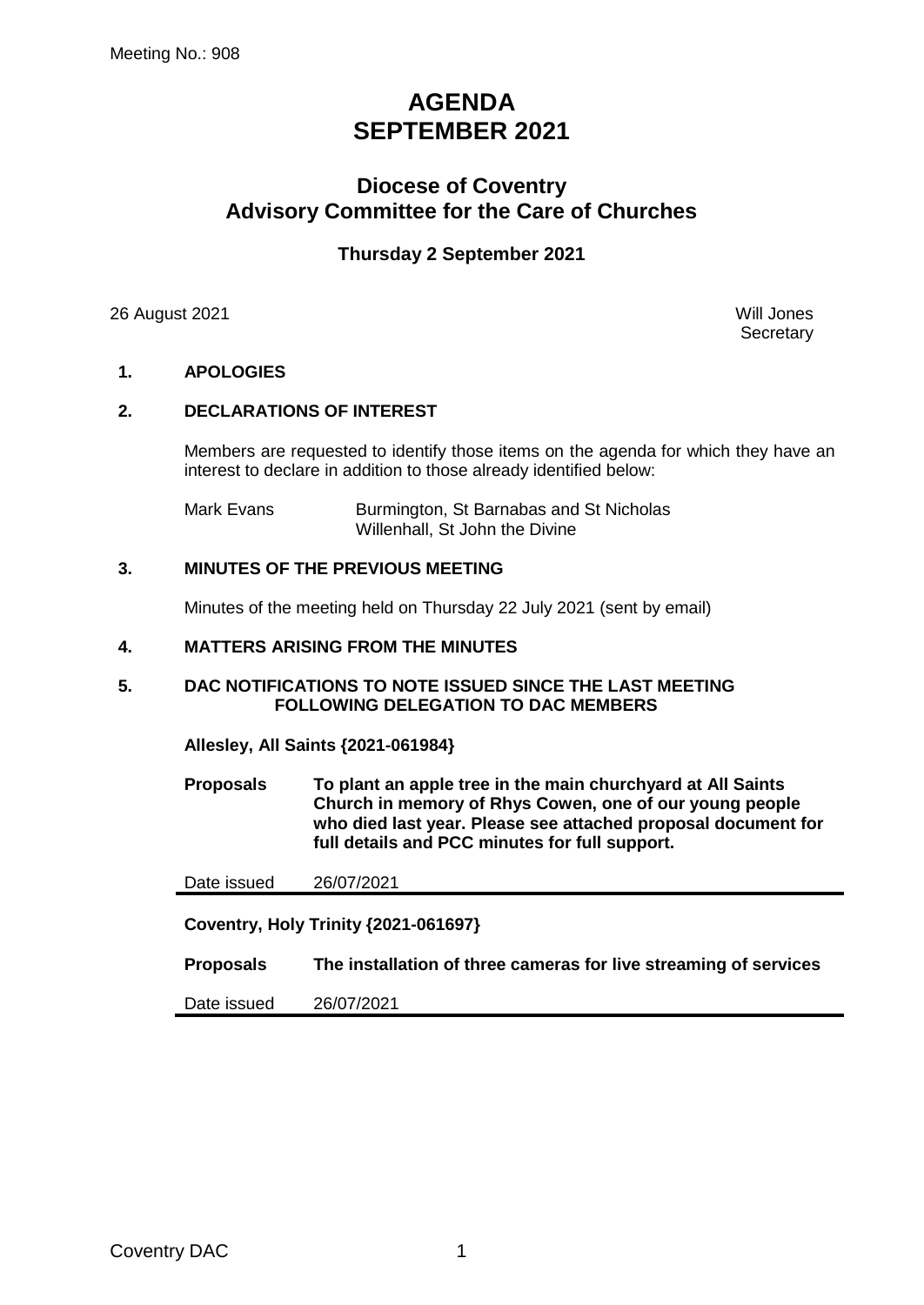**Foleshill, St Laurence {2021-063392}**

**Proposals Slate Headstone has been damaged by a falling tree branch within the churchyard. The headstone which is left currently has very sharp edges and can serious hurt someone, as the churchyard is a public right of way we are unable to lock any entrances to the area and we also have a primary school next door and they have entrance and exist gates from our churchyard. The headstone is very old and can not really make out the names or year on the headstone. We have spoken with JE Hackett's Memorials and they have suggested that we remove the headstone due to the sharp edges and lay this flat. Please note we are unable to locate the deceased family due to the damage and age of the headstone. We feel this needs to be processed as urgent as there is a health and safety risk to the public should anyone fall on this.**

Date issued 26/07/2021

**Rugby, St Andrew {2021-061021}**

**Proposals To ratify the existing installation of video streaming equipment as agreed in List 'B' authorisation number 2021-059481. This is Phase 1 of a 3 phase project as detailed in the attached document 'Video and IT three-phase approach'. Photographs of the installation are also included.** 

> **Phase 2 is to install a dedicated control and monitoring system consisting of a bespoke computer, video and audio monitoring equipment. Also, as far as possible, to 'future-proof' the existing IT system by replacing the BT router with a pro-grade Ubiquity router and adding a 24 port Ubiquity Power over Internet switch that will allow connection of all office equipment and any further AV equipment (extra cameras etc.) that may be required at a later date (this will be a Phase 3 application) to enhance streaming capacity.**

**The cost of Phase 1 was £3855 and the projected cost of Phase 2 is £4133. These are net costs less VAT.**

**Agreed at PCC meeting of 26th May 2021 under paragraph 6 of the Covid Update section. Minutes uploaded for reference.**

Date issued 26/07/2021

#### **Stockingford, St Paul {2021-061556}**

**Proposals Installation of dedication plaque close to new tree in churchyard** Date issued 05/08/2021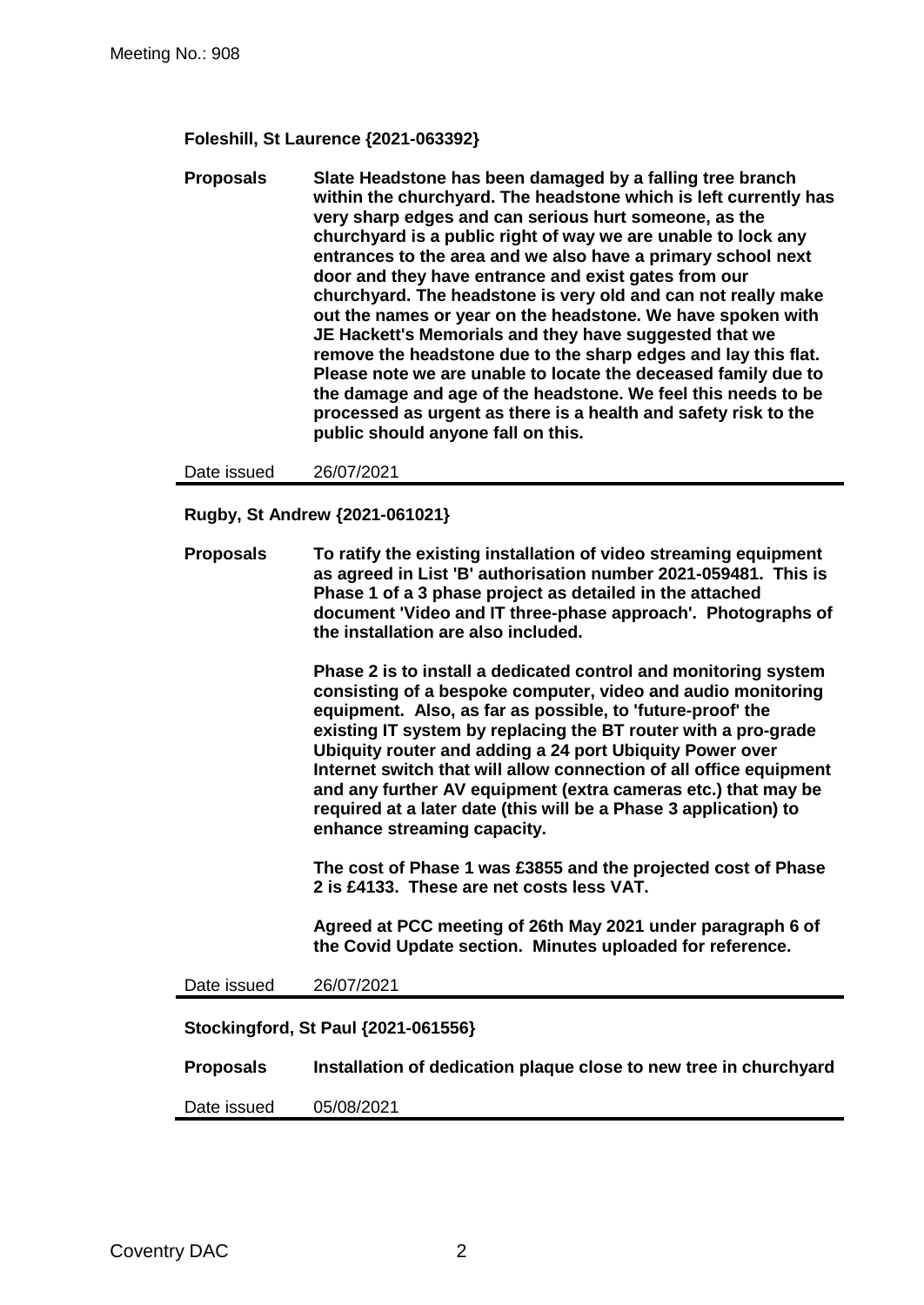| <b>Proposals</b>                                                                                                                                                                                                                                                         |              | Installation of a projector as a fixed item within the church, as<br>per quotation by Hilltop Audio Visual Ltd dated 15/6/21.   |  |  |
|--------------------------------------------------------------------------------------------------------------------------------------------------------------------------------------------------------------------------------------------------------------------------|--------------|---------------------------------------------------------------------------------------------------------------------------------|--|--|
| Date issued                                                                                                                                                                                                                                                              |              | 28/07/2021                                                                                                                      |  |  |
|                                                                                                                                                                                                                                                                          |              | Stratford-upon-Avon, Holy Trinity {2021-063738}                                                                                 |  |  |
| <b>Proposals</b>                                                                                                                                                                                                                                                         |              | Stonework repairs on North Transept as per specification by<br>Stephen Oliver dated 15/06/2021                                  |  |  |
| Date issued                                                                                                                                                                                                                                                              | 26/07/2021   |                                                                                                                                 |  |  |
|                                                                                                                                                                                                                                                                          |              | Tysoe, Assumption of the Blessed Virgin Mary {2021-062995}                                                                      |  |  |
| <b>Proposals</b>                                                                                                                                                                                                                                                         |              | Restoration of the 4x clock faces on the church tower as per the<br>quotation (Option3) from Cumbria Clock Company attached.    |  |  |
|                                                                                                                                                                                                                                                                          | 2021.        | The plan is to take advantage of the the scaffolding that will be<br>in situ for the tower stonework restoration from September |  |  |
| Date issued                                                                                                                                                                                                                                                              | 26/07/2021   |                                                                                                                                 |  |  |
| <b>Proposals</b><br>Retrospective application as the trees have been felled, two<br>without permission by the churchyard maintenance person,<br>who has since retired and one by Western Power.<br>The photos and the PCC minutes provide the supporting<br>information. |              |                                                                                                                                 |  |  |
|                                                                                                                                                                                                                                                                          |              |                                                                                                                                 |  |  |
| Date issued                                                                                                                                                                                                                                                              | 26/07/2021   |                                                                                                                                 |  |  |
|                                                                                                                                                                                                                                                                          |              | <b>NOTIFICATION OF ADVICE APPLICATIONS</b>                                                                                      |  |  |
| <b>Applications</b><br>a)                                                                                                                                                                                                                                                |              |                                                                                                                                 |  |  |
| <b>Berkswell, St John Baptist</b><br>{C6700/2021}                                                                                                                                                                                                                        |              | Grade:<br>$CP - 01$                                                                                                             |  |  |
|                                                                                                                                                                                                                                                                          | Proposals:   | <b>PRIVATE FACULTY:</b><br>Replacement of memorial to Christopher Dodd with a<br>memorial which also includes Rose Shields      |  |  |
| Project architect:                                                                                                                                                                                                                                                       |              | No Architect consulted or engaged on the proposals                                                                              |  |  |
|                                                                                                                                                                                                                                                                          | Contractor:  |                                                                                                                                 |  |  |
|                                                                                                                                                                                                                                                                          |              | Total:                                                                                                                          |  |  |
| No. DAC meetings:                                                                                                                                                                                                                                                        | Referred to: | 1<br>Last DAC meeting:<br><b>Full Committee</b>                                                                                 |  |  |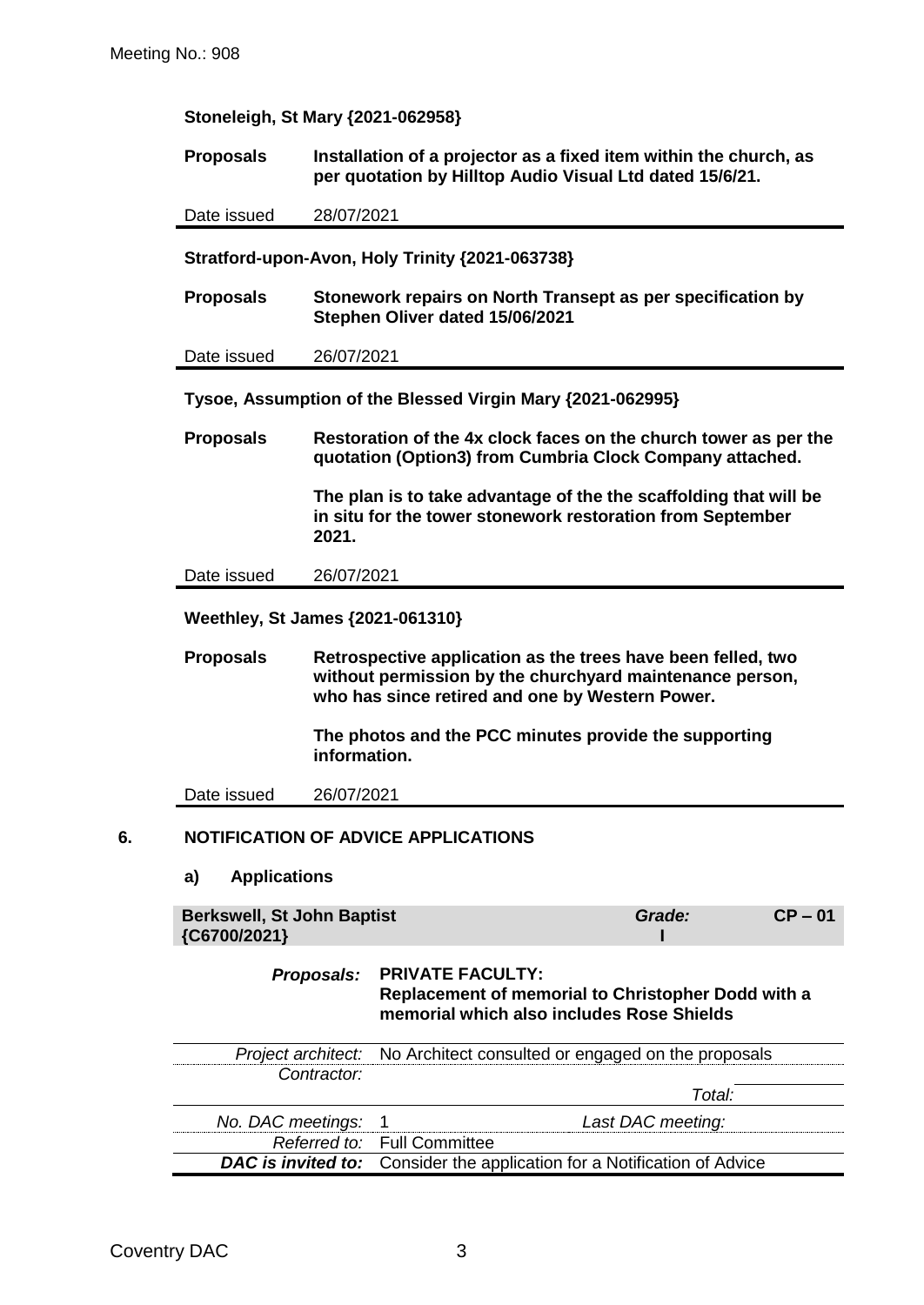| <b>Burmington, St Barnabas and St Nicholas</b><br>{2021-063749} | Grade:<br>Ш                                                                                                                           |
|-----------------------------------------------------------------|---------------------------------------------------------------------------------------------------------------------------------------|
| Proposals:                                                      | Repair of the remains of the preaching cross as per<br>specification by John Melvin dated 19 July 2021                                |
| Project architect:                                              | John Melvin                                                                                                                           |
| Contractor:                                                     | Total:                                                                                                                                |
| No. DAC meetings:                                               | Last DAC meeting:<br>1                                                                                                                |
| Referred to:                                                    | Simon Bird                                                                                                                            |
| DAC is invited to:                                              | Consider the application for a Notification of Advice                                                                                 |
| <b>Cheylesmore, Christ Church</b>                               | Grade:                                                                                                                                |
| {2021-064306}                                                   | $II^*$                                                                                                                                |
| Proposals:                                                      | Replacement of damaged door and frame (access to<br>roof)                                                                             |
| Project architect:                                              | No Architect consulted or engaged on the proposals                                                                                    |
| Contractor:                                                     | Total:                                                                                                                                |
|                                                                 |                                                                                                                                       |
| No. DAC meetings:<br>Referred to:                               | Last DAC meeting:<br>1<br>Simon Bird                                                                                                  |
| DAC is invited to:                                              | Consider the application for a Notification of Advice                                                                                 |
|                                                                 |                                                                                                                                       |
| <b>Harbury, All Saints</b><br>{C6552/2020}                      | $CP - 02$<br>Grade:<br>$\mathbf{I}$                                                                                                   |
| Proposals:                                                      | <b>Replacement of heating system</b><br><b>Replacement of lighting</b><br><b>Introduction of AV System</b><br><b>Repairs to tower</b> |
| Project architect:                                              | Mark King                                                                                                                             |
| Contractor:                                                     |                                                                                                                                       |
|                                                                 | Total:                                                                                                                                |
| No. DAC meetings:                                               | Last DAC meeting: 22/07/2021<br>6                                                                                                     |
| Referred to:                                                    | Heather Loosemore<br><b>Mark Stewart</b><br><b>Colin Bemrose</b>                                                                      |
| <b>DAC</b> is invited to:                                       | Note the email from CBC                                                                                                               |
|                                                                 |                                                                                                                                       |
| <b>Hillmorton, St John Baptist</b><br>{2021-064288}             | Grade:<br>$II^*$                                                                                                                      |
| Proposals:                                                      | New electric heating system                                                                                                           |
| Project architect:                                              | No Architect consulted or engaged on the proposals                                                                                    |
| Contractor:                                                     |                                                                                                                                       |
|                                                                 | Total:                                                                                                                                |
| No. DAC meetings:                                               | Last DAC meeting:<br>1                                                                                                                |
| Referred to:<br><b>DAC</b> is invited to:                       | Colin Bemrose                                                                                                                         |
|                                                                 | Consider the application for a Notification of Advice                                                                                 |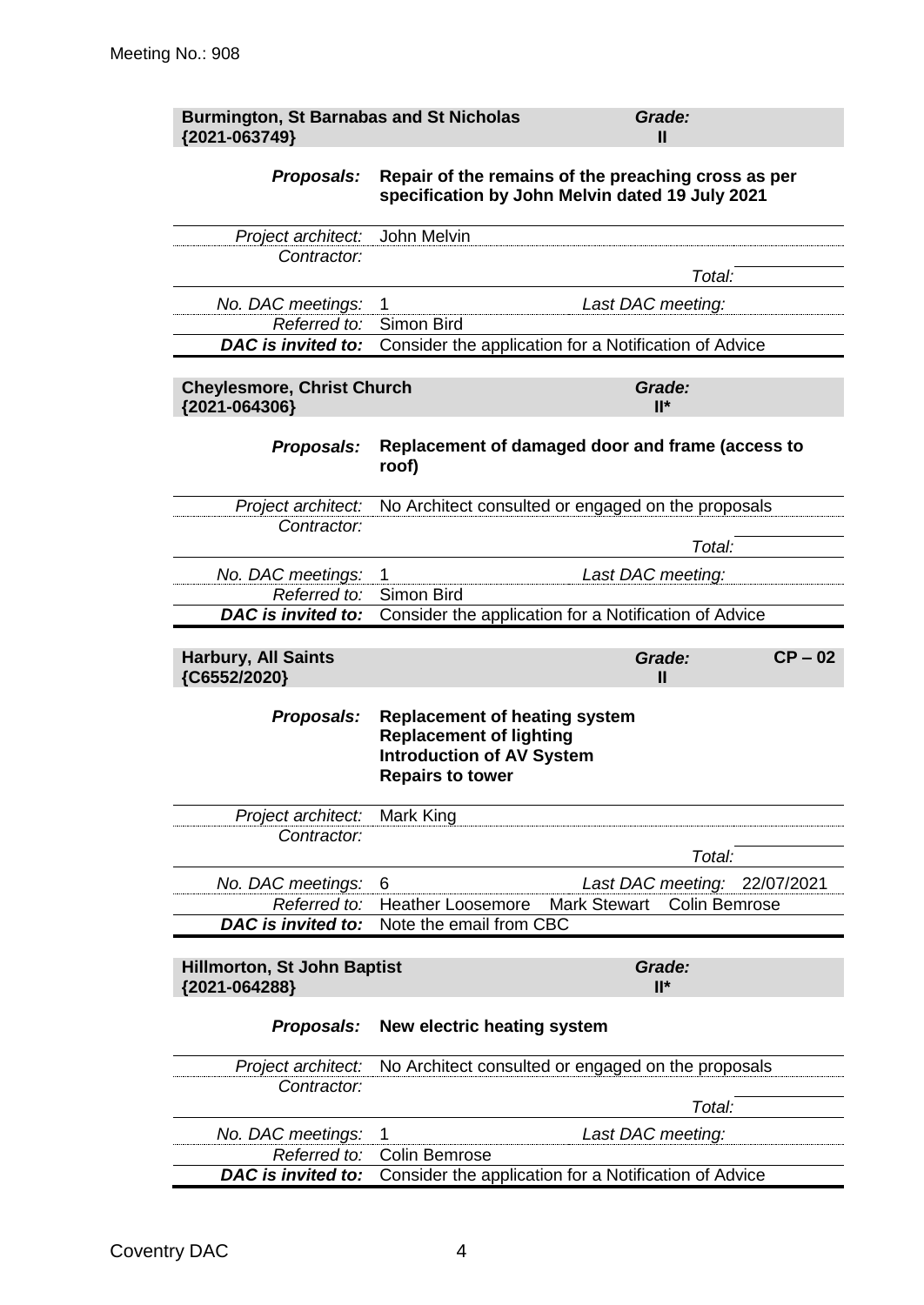| <b>Lillington, St Mary Magdalene</b><br>{C6695/2021} |                                                                                                                                                 | Grade:<br>Ш               | $CP - 03$                           |
|------------------------------------------------------|-------------------------------------------------------------------------------------------------------------------------------------------------|---------------------------|-------------------------------------|
| Proposals:                                           | <b>PRIVATE FACULTY:</b><br>Replacement of existing memorial to Stephen and Lilian<br>Green with a memorial that also includes Kathleen<br>Green |                           |                                     |
| Project architect:<br>Contractor:                    | No Architect consulted or engaged on the proposals                                                                                              |                           |                                     |
|                                                      |                                                                                                                                                 | Total:                    |                                     |
| No. DAC meetings:                                    | Last DAC meeting:<br>1                                                                                                                          |                           |                                     |
| Referred to:                                         | <b>Full Committee</b>                                                                                                                           |                           |                                     |
| <b>DAC</b> is invited to:                            | Consider the application for a Notification of Advice                                                                                           |                           |                                     |
| <b>Monks Kirby, St Editha</b><br>{C6703/2021}        |                                                                                                                                                 | Grade:                    | $CP - 04$                           |
| Proposals:                                           | <b>PRIVATE FACULTY;</b><br>Replacement of memorial to Mary Feilding to restore it<br>to its original appearance                                 |                           |                                     |
| Contractor:                                          | Project architect: No Architect consulted or engaged on the proposals                                                                           |                           |                                     |
|                                                      |                                                                                                                                                 | Total:                    |                                     |
| No. DAC meetings:                                    | 1                                                                                                                                               | Last DAC meeting:         |                                     |
| Referred to:                                         | <b>Full Committee</b>                                                                                                                           |                           |                                     |
| DAC is invited to:                                   | Consider the application for a Notification of Advice                                                                                           |                           |                                     |
| <b>Priors Hardwick, St Mary</b><br>{C6656/2021}      |                                                                                                                                                 | Grade:<br>$II^*$          | $CP - 05$                           |
| Proposals:                                           | Re-ordering, WC, servery, heating                                                                                                               |                           |                                     |
| Project architect:                                   | <b>Bryan Martin</b>                                                                                                                             |                           |                                     |
| Contractor:                                          |                                                                                                                                                 |                           |                                     |
|                                                      |                                                                                                                                                 | Total:                    |                                     |
| No. DAC meetings:                                    | 3                                                                                                                                               | Last DAC meeting:         | 22/07/2021                          |
| Referred to:                                         | <b>Full Committee</b>                                                                                                                           |                           |                                     |
| DAC is invited to:                                   | Note the letter from CBC                                                                                                                        |                           |                                     |
| <b>Rugby, St George</b><br>{C6710/2021}              |                                                                                                                                                 | Grade:<br><b>Unlisted</b> | $CP - 06$<br>$CP - 07$<br>$CP - 08$ |
| Proposals:                                           | Replacement of gas heaters with electric heat pumps                                                                                             |                           |                                     |
| Project architect:                                   | No Architect consulted or engaged on the proposals                                                                                              |                           |                                     |
| Contractor:                                          |                                                                                                                                                 |                           |                                     |
|                                                      |                                                                                                                                                 | Total:                    |                                     |
| No. DAC meetings:<br>Referred to:                    | 1                                                                                                                                               | Last DAC meeting:         |                                     |
| DAC is invited to:                                   | Consider application for initial feedback to PCC                                                                                                |                           |                                     |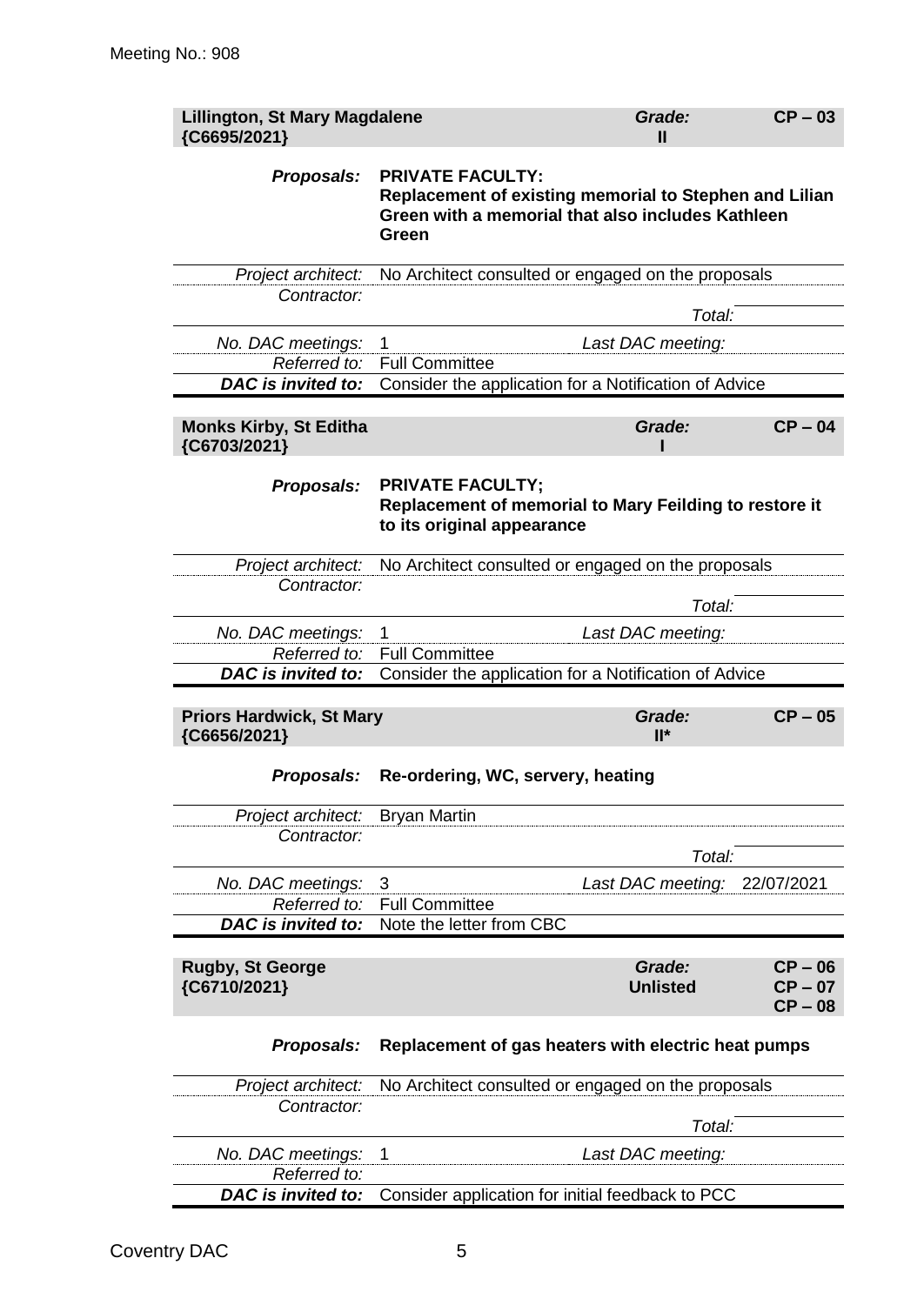| <b>Rugby, St George</b><br>{2021-064330}                             |                                                                                   | Grade:<br><b>Unlisted</b>                   |  |  |
|----------------------------------------------------------------------|-----------------------------------------------------------------------------------|---------------------------------------------|--|--|
| Proposals:                                                           |                                                                                   | Fit solar PV panels on the flat church roof |  |  |
| Project architect:                                                   | No Architect consulted or engaged on the proposals                                |                                             |  |  |
| Contractor:                                                          |                                                                                   | Total:                                      |  |  |
| No. DAC meetings:                                                    | Last DAC meeting:<br>1                                                            |                                             |  |  |
| Referred to:                                                         | <b>Godfrey Armitage</b><br>Mark Evans                                             |                                             |  |  |
| DAC is invited to:                                                   | Consider the application for a Notification of Advice                             |                                             |  |  |
| <b>Salford Priors, St Matthew</b><br>{C6696/2021}                    |                                                                                   | Grade:<br>$CP - 09$                         |  |  |
| Proposals:                                                           | <b>PRIVATE FACULTY:</b><br>Replacement of memorial to John and Elizabeth Lane     |                                             |  |  |
| Project architect:                                                   | No Architect consulted or engaged on the proposals                                |                                             |  |  |
| Contractor:                                                          |                                                                                   | Total:                                      |  |  |
| No. DAC meetings:                                                    | 1<br>Last DAC meeting:                                                            |                                             |  |  |
| Referred to:                                                         | <b>Full Committee</b>                                                             |                                             |  |  |
| <b>DAC</b> is invited to:                                            | Consider the application for a Notification of Advice                             |                                             |  |  |
| Willenhall, St John the Divine<br>{2021-064838}                      |                                                                                   | Grade:<br>$\mathbf{I}$                      |  |  |
| Proposals:                                                           | Lighting and Heating Works in Church Hall and Office                              |                                             |  |  |
| Project architect:                                                   | No Architect consulted or engaged on the proposals                                |                                             |  |  |
| Contractor:                                                          |                                                                                   |                                             |  |  |
|                                                                      |                                                                                   | Total:                                      |  |  |
| No. DAC meetings:                                                    | Last DAC meeting:<br>1                                                            |                                             |  |  |
| Referred to:<br><b>DAC</b> is invited to:                            | <b>Heather Loosemore</b><br>Consider the application for a Notification of Advice |                                             |  |  |
| <b>LIST B APPLICATIONS</b><br>a)<br>Alveston, St James {2021-063586} | Approvals granted since the last meeting                                          |                                             |  |  |
| <b>Proposals</b>                                                     | External repairs as per specification by Mark Evans dated<br>February 2021        |                                             |  |  |
| Date issued<br>06/08/2021                                            |                                                                                   |                                             |  |  |
| Ansley, St Lawrence {2021-061417}                                    |                                                                                   |                                             |  |  |
| <b>Proposals</b>                                                     | Repair churchyard wall                                                            |                                             |  |  |
| Date issued<br>28/07/2021                                            |                                                                                   |                                             |  |  |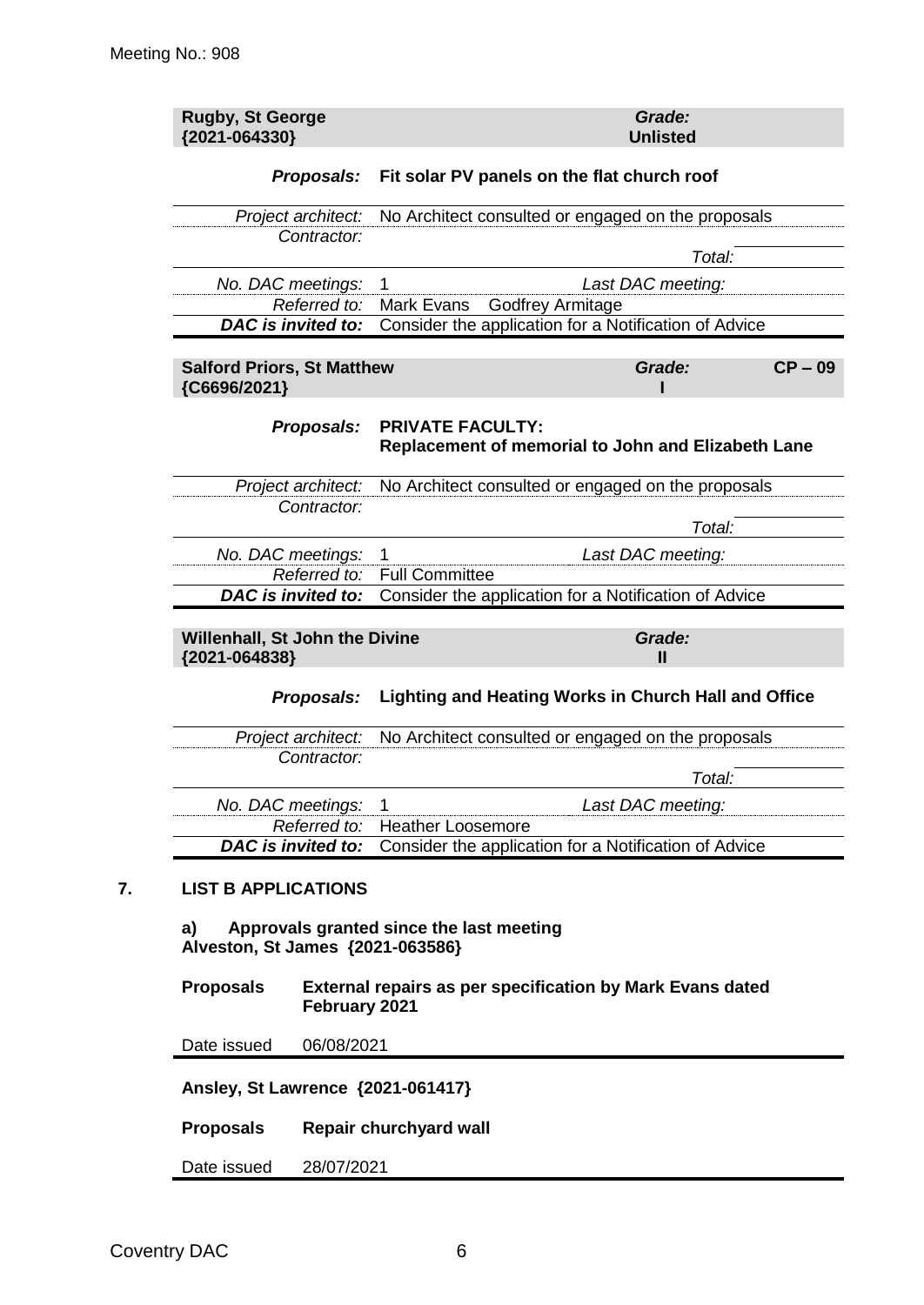#### **Astley, St Mary the Virgin {2021-063754}**

**Proposals Fully repair and restore the bell installation in Astley Church**

Date issued 30/07/2021

**Birdingbury, St Leonard {2021-063850}**

**Proposals Fell a tree**

Date issued 29/07/2021

**Monks Kirby, St Editha {2021-064074}**

**Proposals Repair of pinnacles and weathervanes as per specification by Steven Matthews dated July 2021. 1 out of 4 pinnacles requires a new stone profile (1.5m). The other 3 only require brushing down and repointing. Overhaul of 4 x weathervanes.**

Date issued 10/08/2021

**Stockingford, St Paul {2021-063076}**

**Proposals Roof and High Level Works**

Date issued 26/07/2021

**Studley, Nativity of the Blessed Virgin Mary {2021-064111}**

**Proposals 1. To fell a Corsican Pine Tree that is dying and leaning heavily and is a threat to anyone in the area around the Garden of Remembrance where ashes are buried. 2. To fell a Sycamore tree and re-pollard a Lime tree to 5m. (see Marlow Consultings Tree Condition Report dated 27.09.2019) Tree Nos 602 and 642**

Date issued 17/08/2021

**Wixford, St Milburga {2021-063477}**

**Proposals A parishioner of 54 years wishes to plant a small flowering cherry tree in the memory of her husband who died last year and is buried in the churchyard. I have had a telephone meeting (Covid rules) with the two other churchwardens and they agree to the proposal. Faculty application for a memorial plaque to follow.**

Date issued 17/08/2021